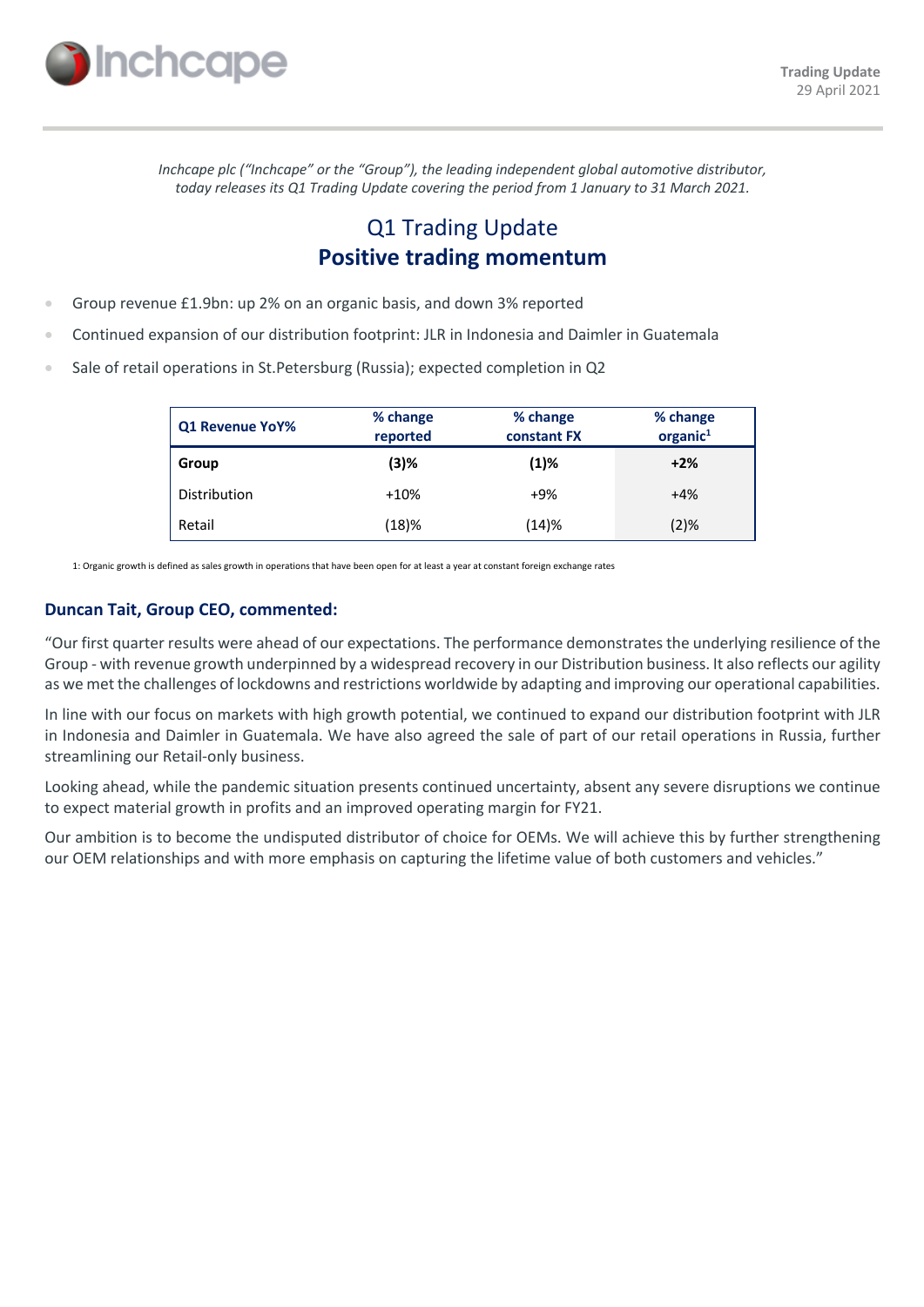## **Channel review**

The commentary that follows covers the period from 1 January to 31 March 2021. Unless otherwise stated, all figures are quoted on an organic basis<sup>1</sup>.

During the quarter, Group revenue increased 2% year-on-year, with Distribution up 4% and Retail down 2%. In March, the business started to annualise restrictions which weighed on the comparative period. While performance in Distribution improved versus Q4, Retail was impacted by stricter pandemic related restrictions.

In Distribution, top-line performance improved sequentially across most regions, with Asia, Australasia, Europe and the Americas all delivering positive year-on-year revenue growth. During the period, a number of our markets continued to be impacted by restrictions.

In Retail, a solid revenue performance in Russia was offset by the UK, which faced severe restrictions with showrooms being closed throughout Q1 although the business continued to operate online and perform Aftersales services.

### **Distribution Q1 organic revenue YoY%: +4%**

### **Asia**

- Hong Kong saw positive revenue growth throughout the quarter
- Singapore experienced a sequentially improving top-line trend during Q1

### **Australasia**

• Australia benefited from new model launches (e.g. Subaru Outback) and an encouraging market share outturn

### **Europe**

• Successfully navigating Covid disruption with the region delivering positive growth in the quarter

### **Americas & Africa**

- In Americas, the topline trend improved across all major markets; some tightening of restrictions late in the quarter
- Our businesses in Africa performed well in the context of a high prior year comparator

# **Retail Q1 organic revenue YoY%: (2)%**

# **UK & Europe**

• Relative resilience in the UK against the backdrop of severe restrictions; solid start to the year in Russia